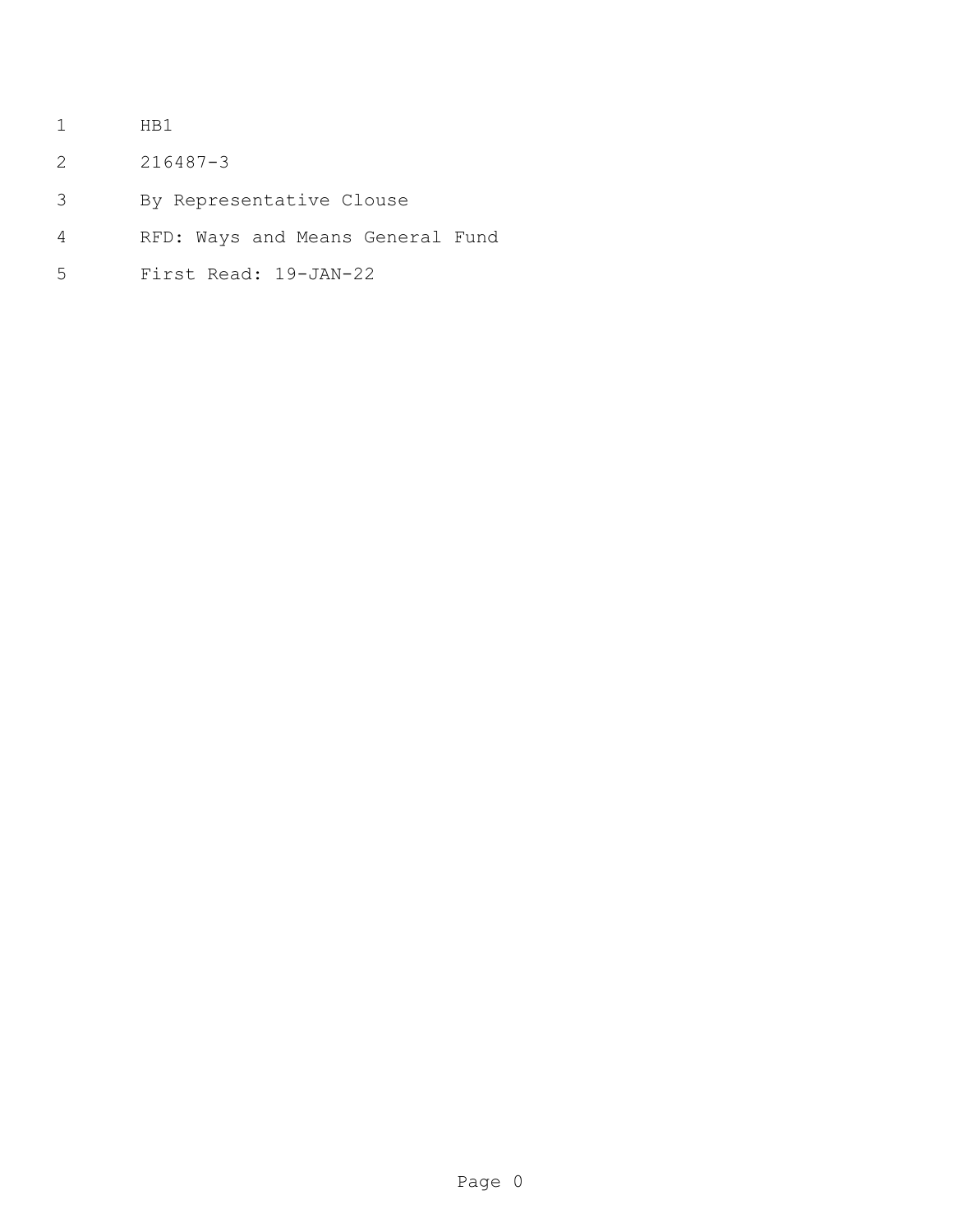ENROLLED, An Act,

 To make supplemental appropriations from the American Rescue Plan Act - Coronavirus State Fiscal Recovery Fund, the American Rescue Plan Act - Coronavirus State Fiscal Recovery Revenue Replacement Fund, and the American Rescue Plan Act - Coronavirus Capital Projects Fund for the fiscal year ending September 30, 2022.

BE IT ENACTED BY THE LEGISLATURE OF ALABAMA:

 Section 1. In addition to all other appropriations heretofore or hereafter made, there is hereby appropriated \$443,343,362.50 in federal funds from the American Rescue Plan Act - Coronavirus State Fiscal Recovery Fund to the Department of Finance for the fiscal year ending September 30, 2022, to be used to as follows:

 (1) Up to \$80,000,000 to be used to support the delivery of health care and related services to citizens of Alabama related to the pandemic by and through reimbursement of eligible expenses. These funds may be delegated through memoranda of agreement to the Alabama Hospital Association and the Alabama Nursing Home Association.

 (2) Up to \$51,000,000 to be used to support the improvement and expansion of broadband network access to the citizens of Alabama. These funds may be delegated through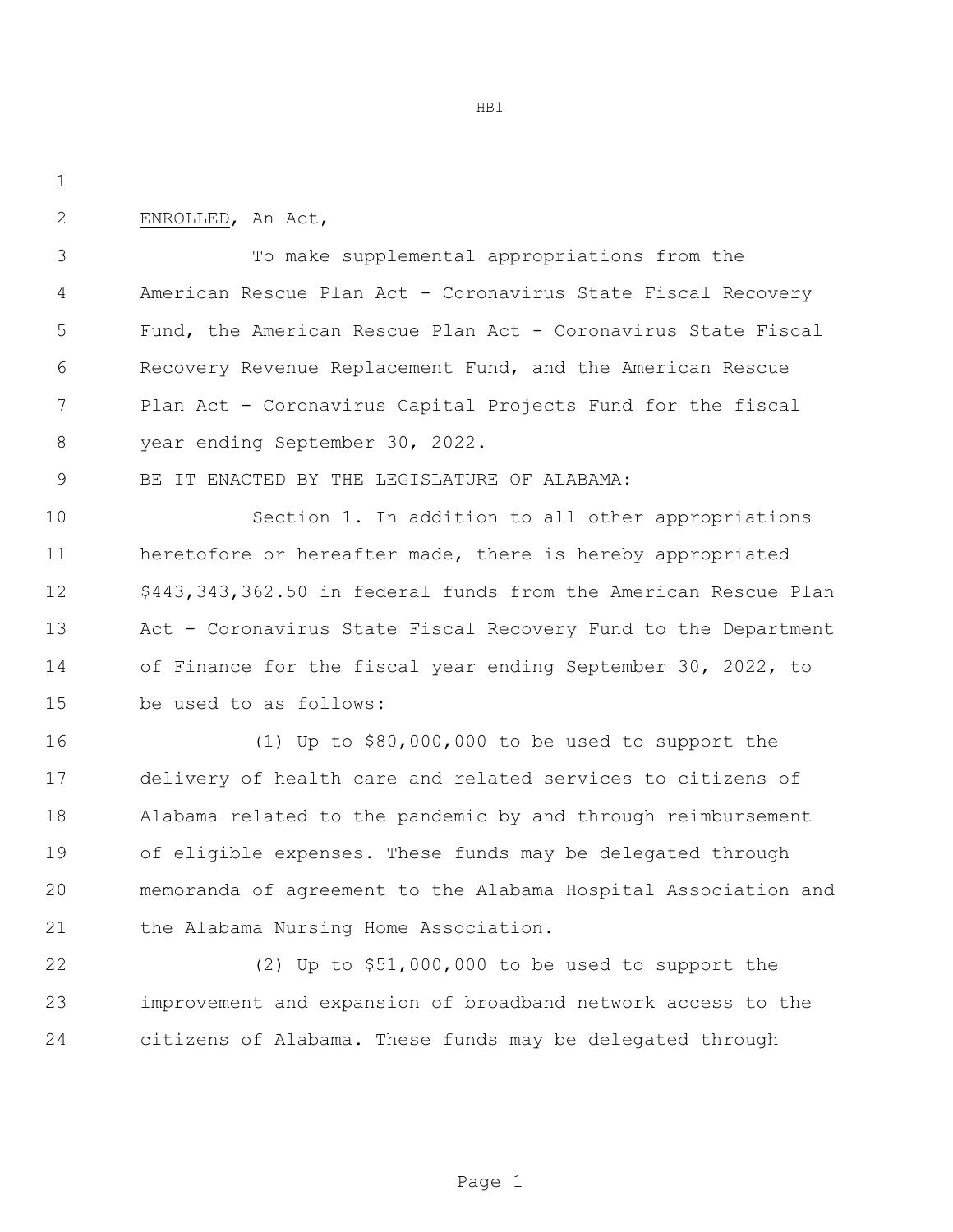memoranda of agreement to the Alabama Department of Economic and Community Affairs' Alabama Digital Expansion Division.

 (3) Up to \$225,000,000 shall be used to improve access to clean water to the citizens of Alabama through investments in water and sewer infrastructure projects. These funds may be delegated through memoranda of agreement to the Alabama Department of Environmental Management. The Department of Environmental Management shall utilize the funds to implement the following programs:

 a. Up to \$120,000,000 shall be provided as grants to water and sewer systems for emergency or high need projects previously identified for participation in the Clean Water State Revolving Fund or the Drinking Water State Revolving Fund. The high need and emergency projects shall be selected based on a ranking system established by the Department of Environmental Management that provides additional weight for projects that facilitate or improve access to water or sewer services in communities disproportionately impacted by COVID-19 or lack local funding to complete the project.

 b. Up to \$100,000,000 shall be provided as matching grants to public water and sewer systems for water or sewer infrastructure projects. The Department of Environmental Management shall establish matching requirements for grant recipients with consideration for ability to pay. Matching funds may be provided from Local Coronavirus Fiscal Recovery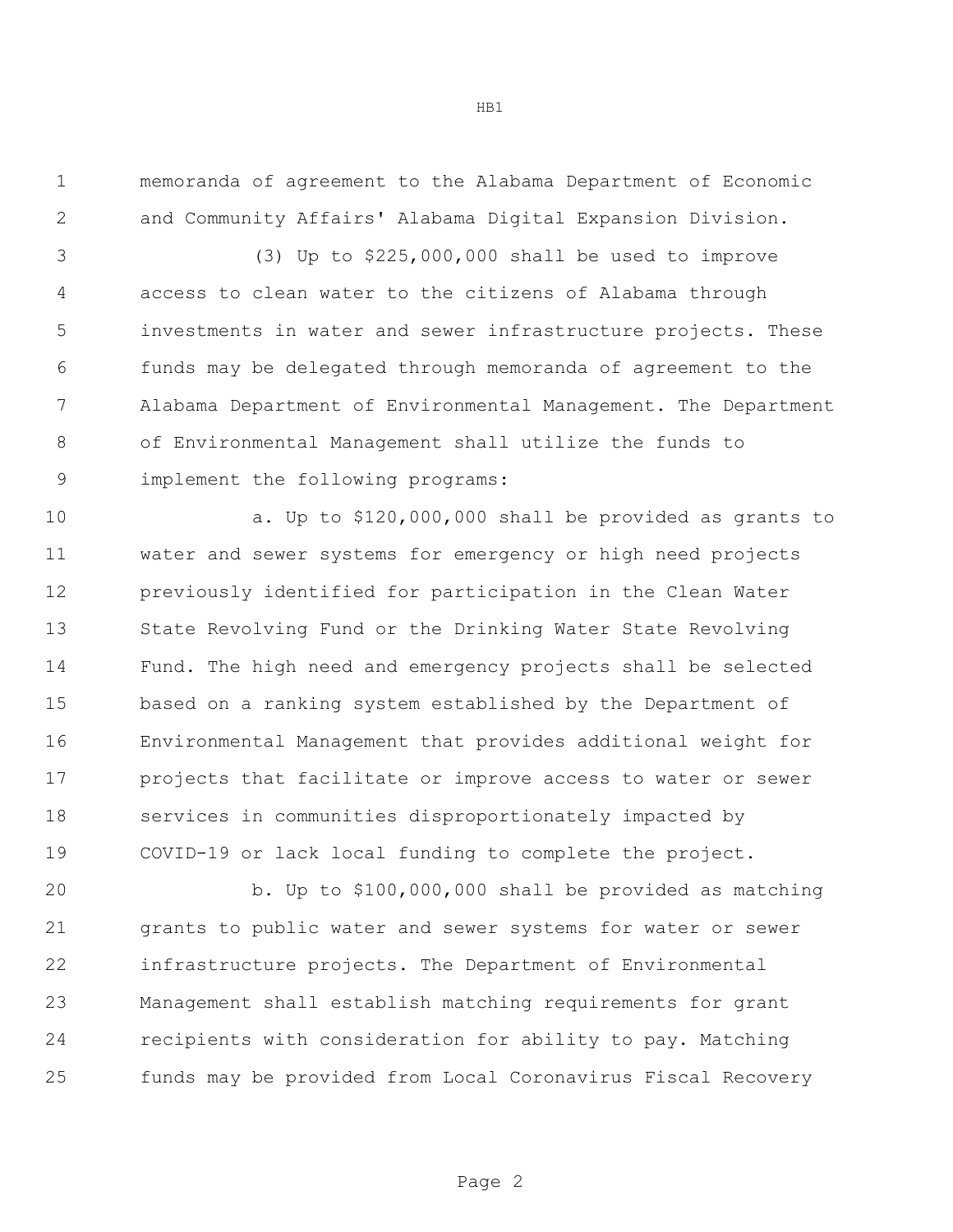Funds, in-kind contributions, or any other source of funds made available for this purpose.

 c. Up to \$5,000,000 shall be provided as grants to install clustered decentralized wastewater system demonstrations utilizations utilizing a collection system known as Septic Tank Effluent Pump (STEP) or other demonstration systems in the Alabama Black Belt areas of low population density, rural poverty, and/or soils with poor perc characteristics, where there is a finding of discharge of raw sewage onto the ground due to the utilization of straight pipes, failing septic systems, or similar circumstances.

 (4) Up to \$79,500,000 shall be allocated to the Unemployment Compensation Trust Fund, with the intent to reduce rates on businesses in 2022. This contribution also returns the balance in the fund to a balance close to January 27, 2020.

 (5) Up to \$7,843,362.50 for reimbursement of costs 18 for the administration, auditing, and reporting requirements of the state and local fiscal recovery funds.

 Section 2. In addition to all other appropriations heretofore or hereafter made, there is hereby appropriated \$136,796,346 in federal funds from the American Rescue Plan Act - Coronavirus State Fiscal Recovery Revenue Replacement Fund to the Department of Finance for the fiscal year ending

Page 3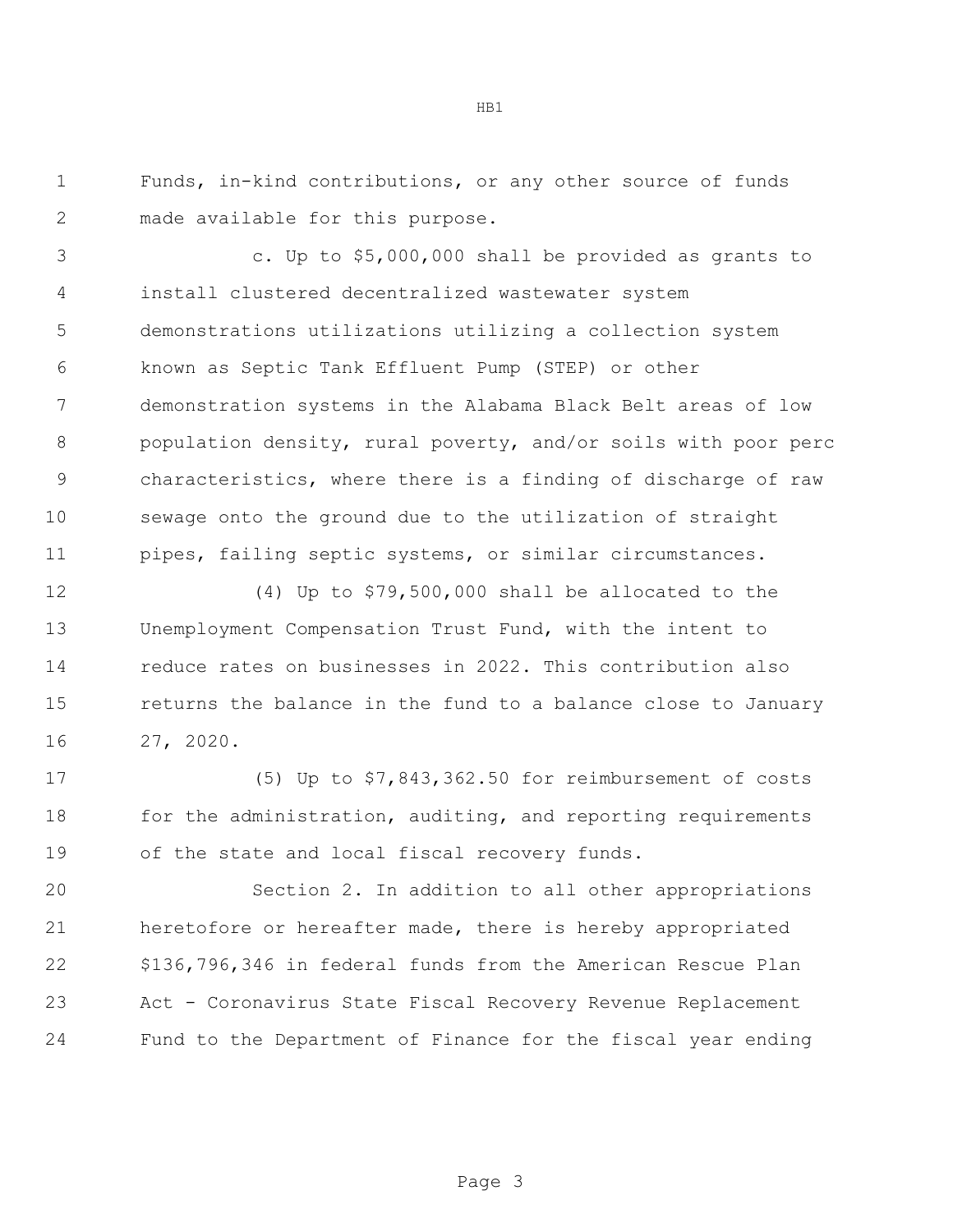September 30, 2022, which may delegate these funds through memoranda of agreement to be used as follows:

 (1) Up to \$34,000,000 to be used to support the improvement and expansion of broadband network access to the citizens of Alabama. These funds may be delegated through memoranda of agreement to the Alabama Department of Economic and Community Affairs' Alabama Digital Expansion Division.

 (2) Up to \$5,000,000 shall be used to facilitate the expansion and use of telemedicine. The Department of Finance may delegate these funds through memorandum of agreement to 11 the Alabama Department of Public Health, or any other health care association or health care provider.

 (3) Up to \$36,796,346 to be used to support the delivery of health care and related services to citizens of Alabama related to the coronavirus pandemic, including through assisted living facilities. These funds may be delegated through memoranda of agreement with the Alabama Department of Public Health, the Alabama Department of Mental Health, Alabama Department of Rehabilitation Services, or any other state entity of competent jurisdiction, health care association or health care provider.

 (4) Up to \$30,000,000 for assistance to rural hospitals. For the purposes of this appropriation, a rural hospital is one so designated by the Health Resources and Services Administration. Funds shall be allocated as grants to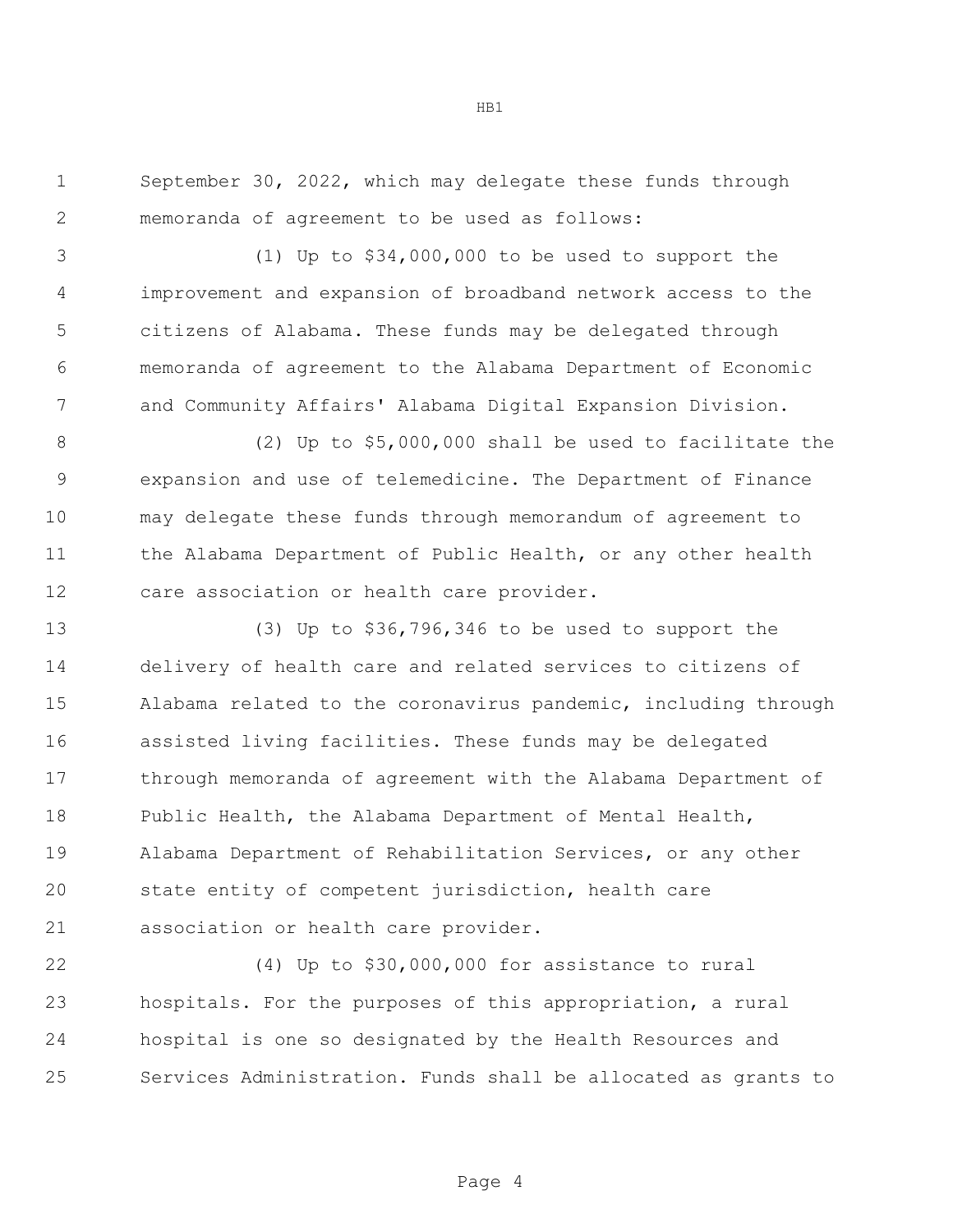eligible hospitals based on the number of beds reflected on the Certificate of Need held by each hospital.

 (5) Up to \$20,000,000 for assistance to emergency response providers, including ambulance/EMS service providers, rescue squad organizations, volunteer fire departments, and 911 boards. These funds shall be allocated as follows:

a. Volunteer fire departments - \$10,000,000

8 b. Other emergency response providers - \$10,000,000

 (6) Up to \$11,000,000 for reimbursements of expenses of state inmates housed in county jails from March 3, 2021, to

December 31, 2021.

 Section 3. In addition to all other appropriations 13 heretofore or hereafter made, there is hereby appropriated \$191,887,857 in federal funds from the American Rescue Plan Act - Coronavirus Capital Projects Fund to the Department of Finance for the fiscal year ending September 30, 2022, to be used for the delivery of broadband and related services to citizens of Alabama related to the coronavirus pandemic and to enable investment in capital assets providing necessary technology infrastructure for work, education, and access to critical services. These funds may be delegated by the Department of Finance through memoranda of agreement to the Alabama Department of Economic and Community Affairs' Alabama Digital Expansion Division.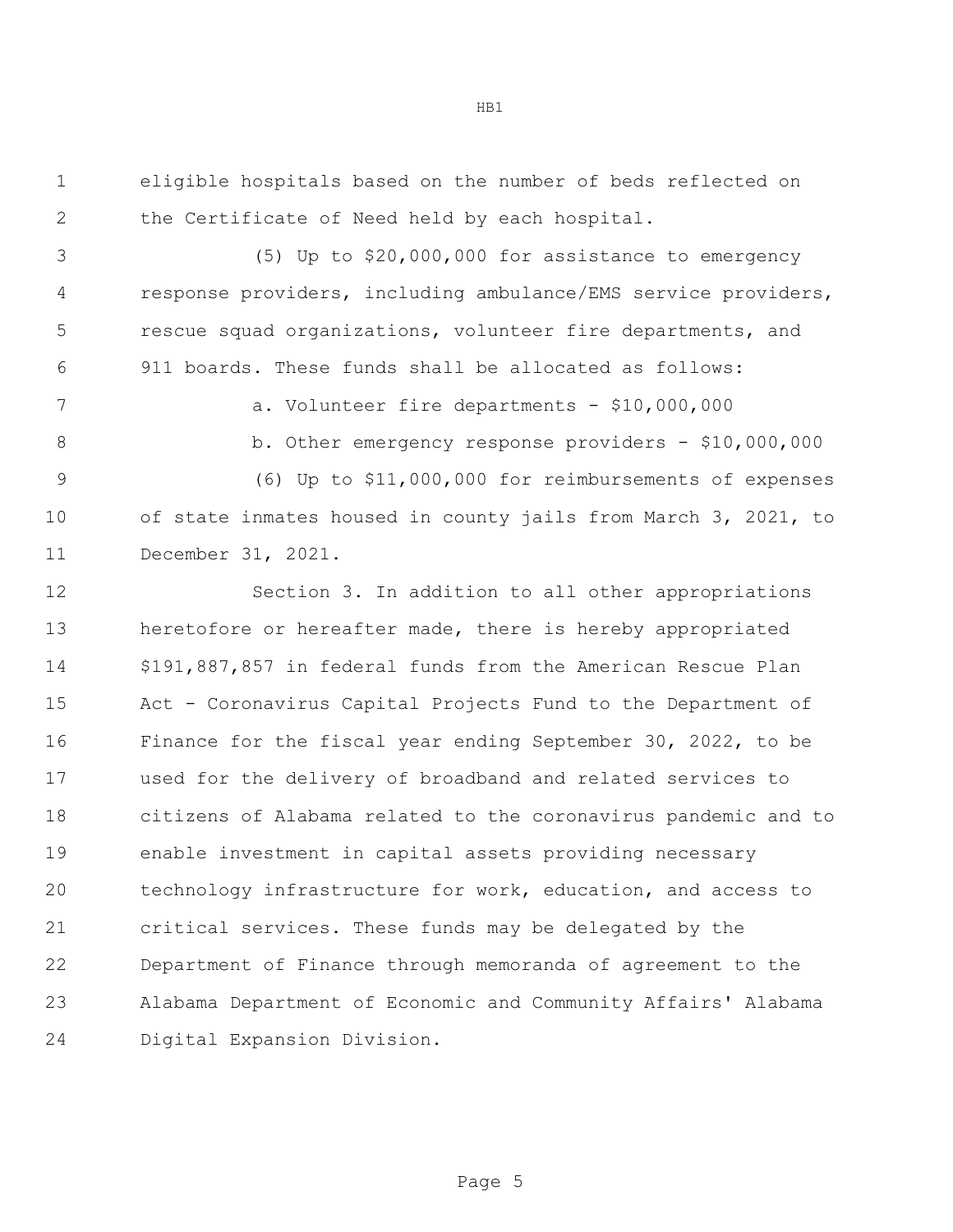Section 4. (a) Any amount of the funds appropriated in this act remaining unexpended on September 30, 2022, shall be reappropriated for the same purposes for the fiscal year beginning October 1, 2022, and for all fiscal years thereafter extending through December 31, 2026.

 (b) In the event that any of the appropriations to any of the categories listed above needs to be adjusted for 8 the utilization of available funds or if the uses above are deemed ineligible uses of the federal funds by the United States Congress, the United States Department of the Treasury, or any other federal entity of competent jurisdiction, the Director of Finance shall obtain majority approval by the Speaker of the House of Representatives, the President Pro Tempore of the Senate, the Minority Leader of the House of Representatives, the Minority Leader of the Senate, and the chair of each budget committee of the Legislature to re-allocate funds among the categories listed above prior to any such reallocation.

 (c) To ensure the state complies with all requirements of the American Rescue Plan Act, any delegate or subrecipient of any of the funds appropriated in this act shall provide all information requested by the Department of Finance in a complete and timely manner.

 Section 5. (a) There is hereby created a Joint Legislative Oversight Committee on American Rescue Plan Act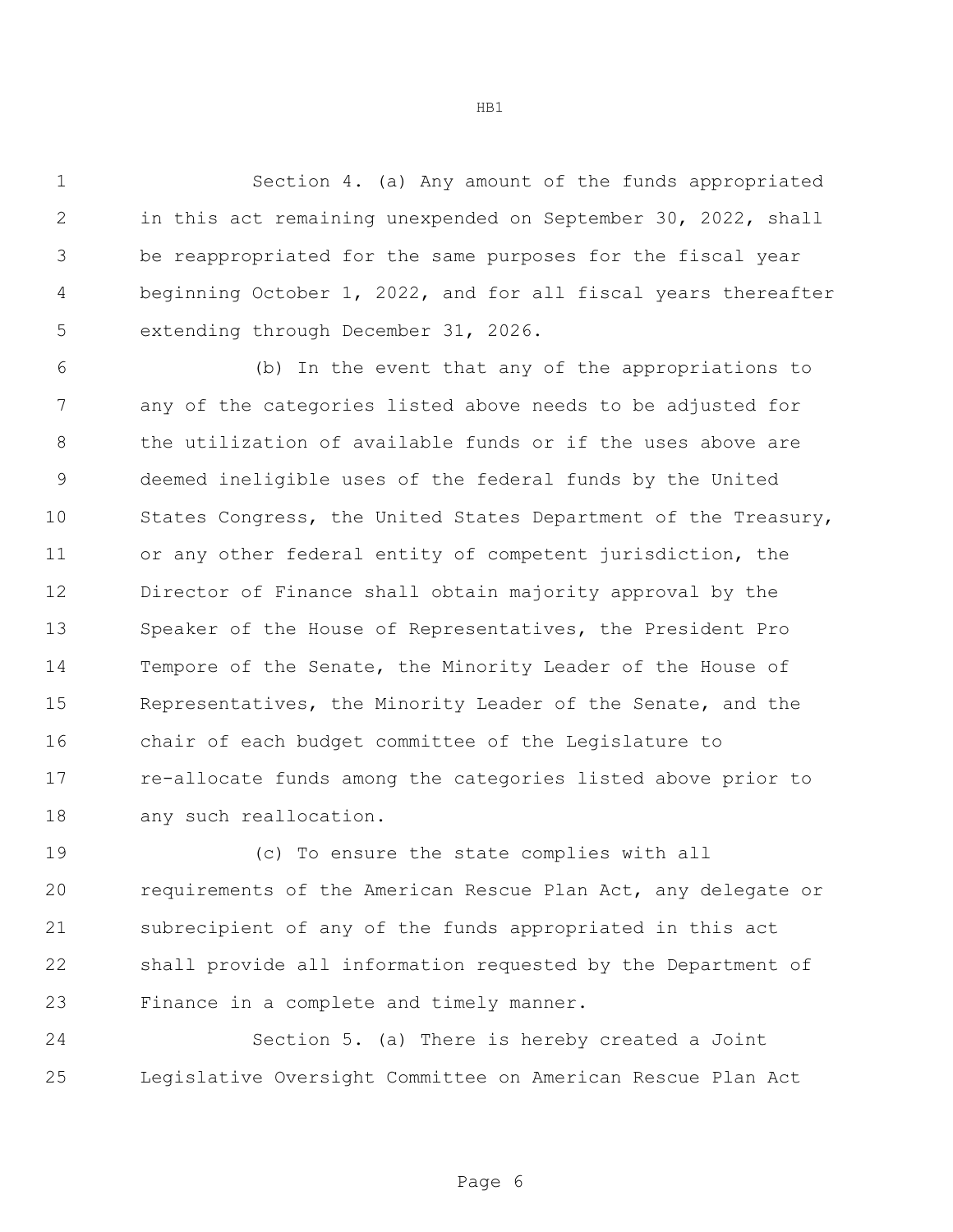State Funds, hereinafter referred to as the committee. The committee shall consist of the Chair of the House Ways and Means - General Fund Committee; the Chair of the Senate Finance and Taxation – General Fund Committee; three members of the House Ways and Means - General Fund Committee appointed by the chair of the committee, including the ranking minority member of the committee, or his or her designee; and three members of the Senate Finance and Taxation - General Fund Committee appointed by the chair of the committee, including the ranking minority member of the committee, or his or her designee; the Minority Leader of the House of Representatives; 12 the Minority Leader of the Senate; the Speaker of the House of Representatives, or his or her other designee; the President Pro Tempore of the Senate, or his or her designee; a member of 15 the House of Representatives appointed by the Speaker; and a member of the Senate, appointed by the President Pro Tempore of the Senate. The Chair of the House Ways and Means - General Fund Committee and the Chair of the Senate Finance and Taxation - General Fund Committee shall be co-chairs of the oversight committee. The committee shall hold its organizational meeting within 30 days following the effective date of this act and shall meet at the call of the co-chairs thereafter.

 (b) The co-chairs of the oversight committee, on behalf of the oversight committee, shall have authority to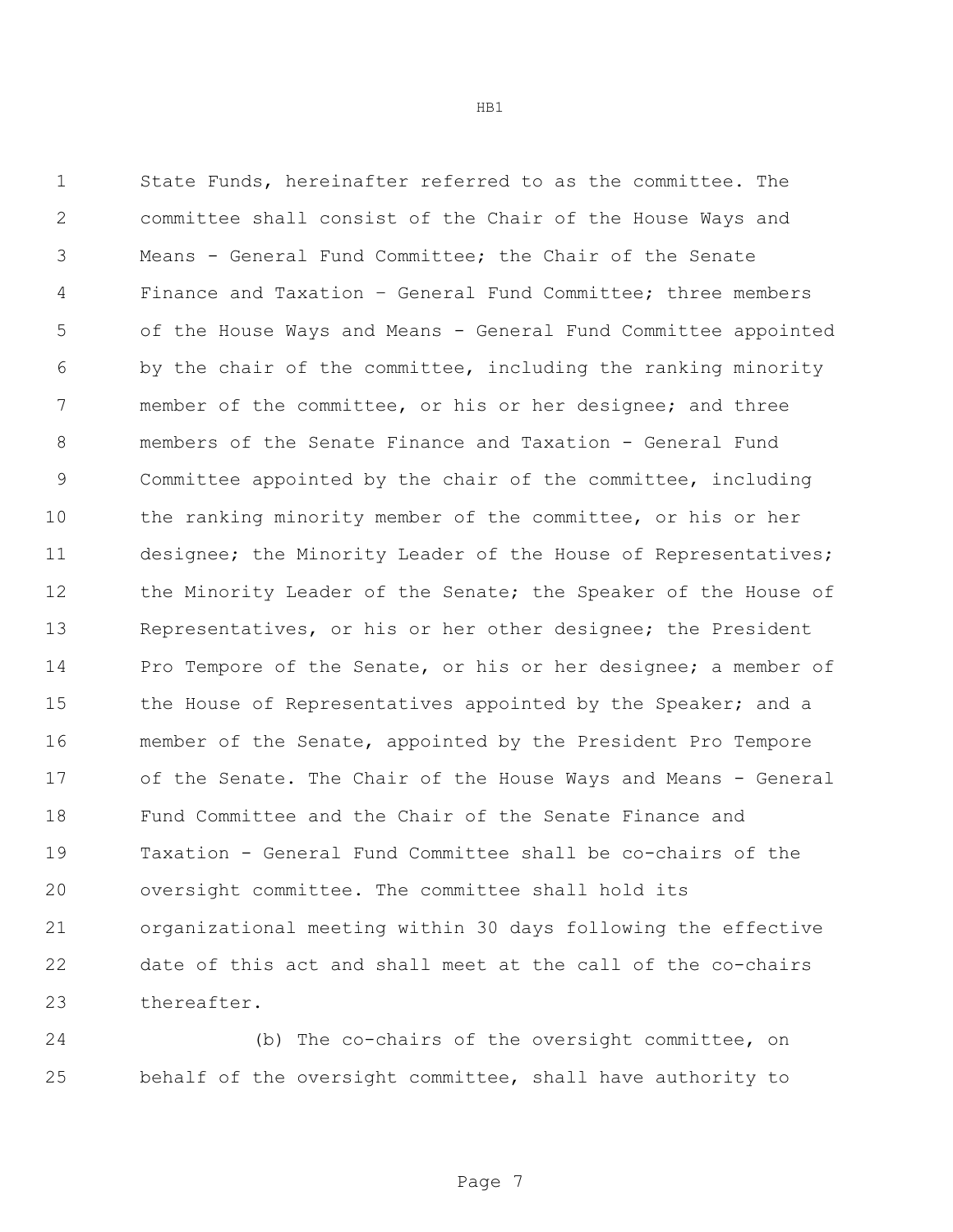request and receive reports from the Department of Finance and to request and receive supplemental information or data from the Department of Finance or any other administering agency or entity related to the implementation of the programs funded in this act and any other act appropriating Coronavirus State Fiscal Recovery Funds or Coronavirus Capital Projects Funds, including as to the related memoranda of agreement, and to conduct hearings and receive testimony therein related to the implementation of the aforesaid programs.

 Section 6. The Department of Finance shall provide a copy of all expenditure reports required to be filed with the Department of the Treasury regarding the Coronavirus State Fiscal Recovery Funds and the Coronavirus Capital Projects Funds to the Legislature within five days of filing the report. The report may be delivered electronically to the Legislative Fiscal Officer for distribution.

 Section 7. This act shall become effective immediately upon its passage and approval by the Governor, or its otherwise becoming law.